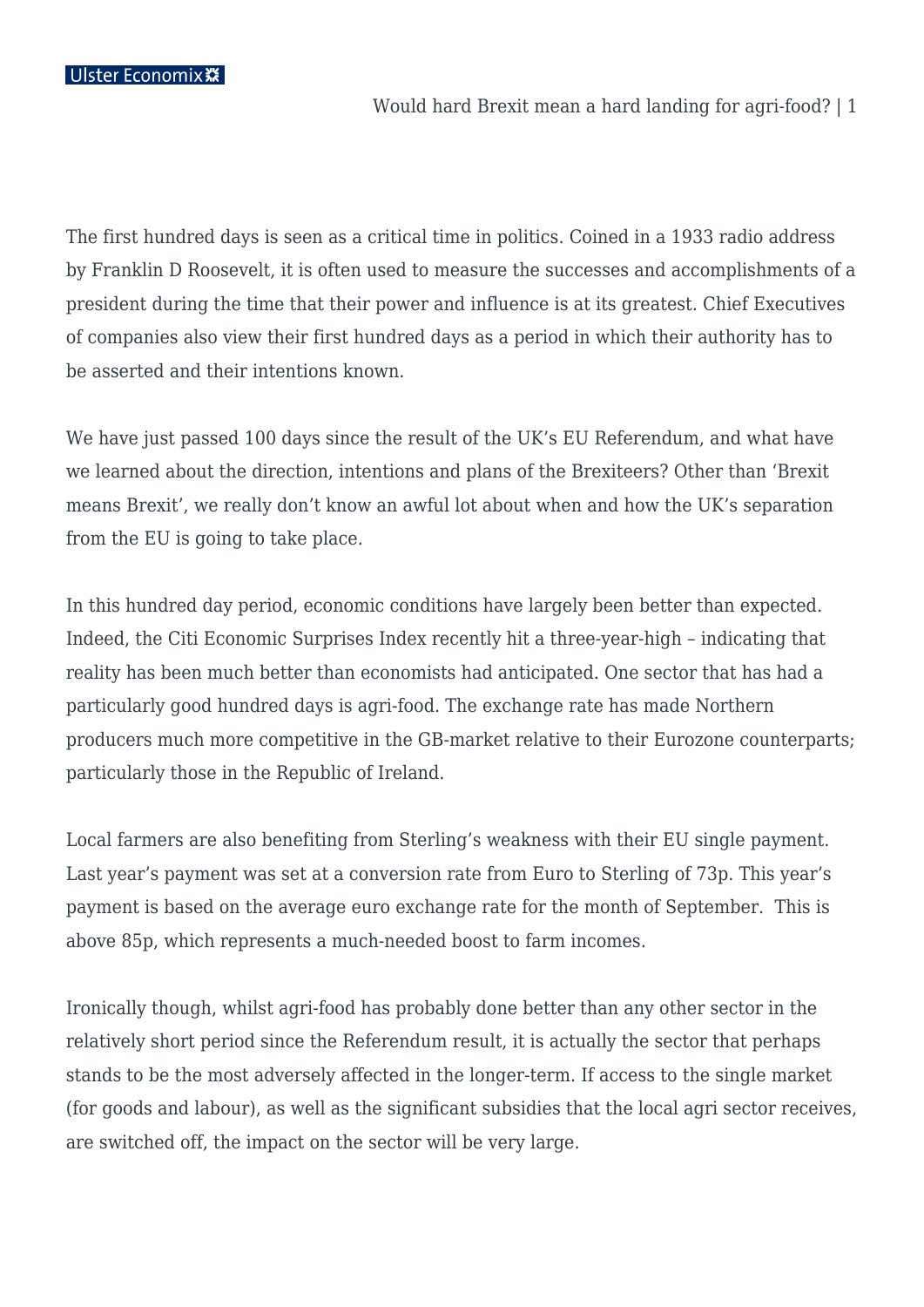Ulster Economix \*\*

Would hard Brexit mean a hard landing for agri-food? | 2

The extent to which agri-food – and other sectors – is impacted will depend on what kind of Brexit that comes to pass. Will it a so-called 'hard-Brexit', a 'soft-Brexit', or something in between? Rare, medium, or well done? The next hundred days will be critical. They will take us into the middle of January, and by that stage we will likely have further detail in relation to the nuances of the different Brexit options. We will also be into 2017, when the consensus view is that Article 50 will be triggered.

Last week, there were signs that attitudes to Brexit were hardening on both sides of the negotiation. In a speech in Manchester, International Trade Secretary Liam Fox was passionate about free trade and has been interpreted as advocating a "hard Brexit". Dr Fox said he wanted Britain to be a full, independent member of the World Trade Organisation (WTO). This implies the UK would leave the EU single market and the customs union. Such a scenario would have significant implications for the economy, not least the agri-food sector in Northern Ireland.

Fox railed against protectionism. It is worth remembering that agriculture is historically the most protected industry of all. Furthermore, Northern Ireland's agriculture and the wider agri-food industry accounts for a larger share of the economy than the equivalent sector does in any other UK region. Mr Fox's comments may have sent a chill down the spines of many farmers and businesses that operate in Northern Ireland's agri-food sector.

There will be winners and losers from the type of free trade agenda that Fox seems to be advocating. According to Fox, protectionism "may be a short-term vote winner or temporarily prop up failing industries, it is always the consumer and the often the poorest in society that ultimately lose out". This suggests an emphasis on the consumer as opposed to the producer.

Indeed, the UK government will be keen to demonstrate and pass on the benefits of Brexit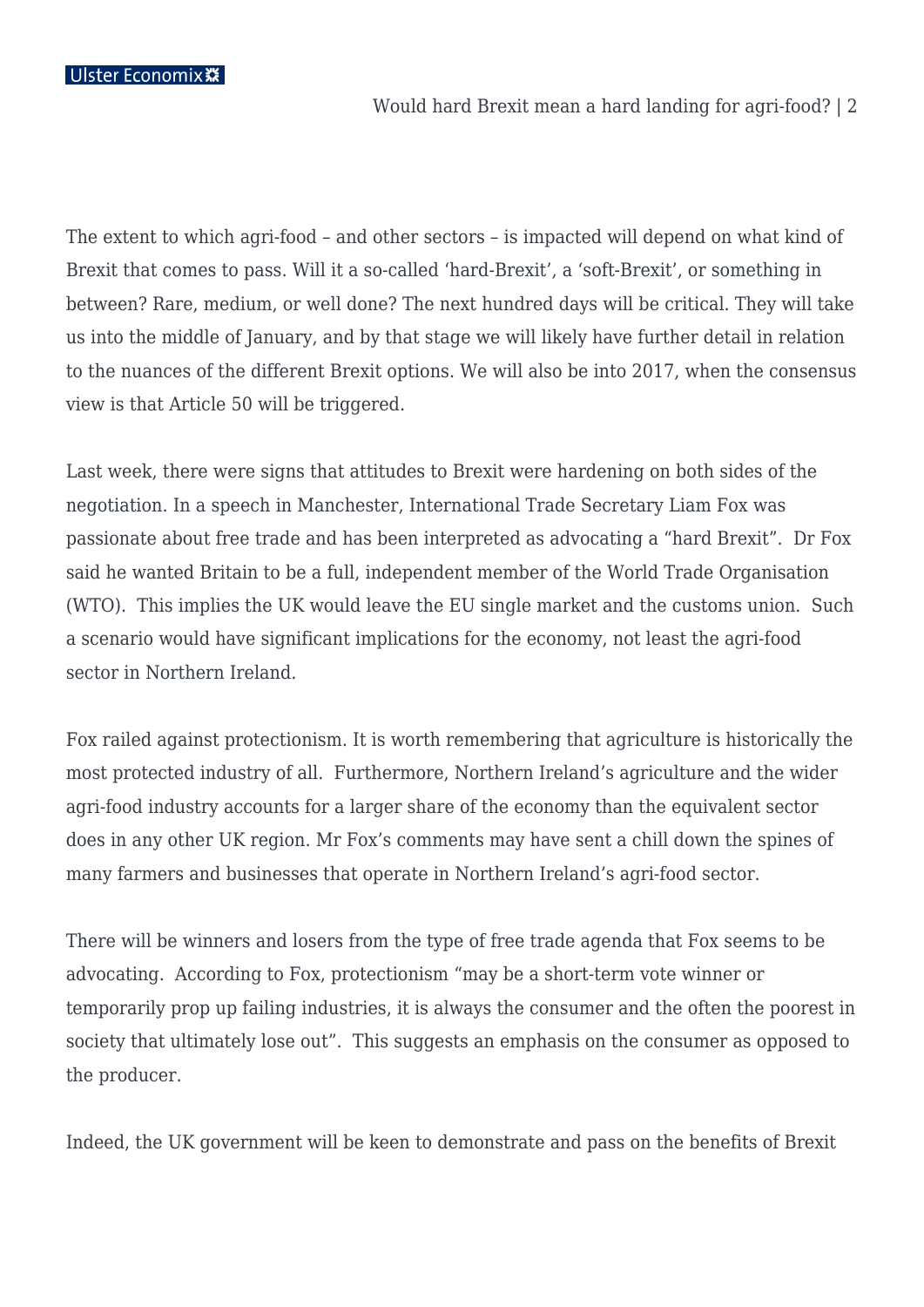Ulster Economix **※** 

to the UK consumer, and one of the most tangible ways they can do so is through a policy of cheaper food. The Common Agricultural Policy arguably took the opposite approach, protecting producers, therefore effectively artificially inflating food prices. So post-Brexit farmers and other producers would face a dramatically different environment, as the UK would be opened up to fierce competition, for instance from South American beef. Whilst this cheaper produce would be strongly welcomed by consumers, it would have the potential to threaten the viability of many UK farmers and food businesses.

We know that the first hundred days in politics are generally the most important. But when it comes to Brexit, the second hundred days since the vote are actually going to be even more significant, when we will see some more meat on the bone of the detail. Northern Ireland policy makers need to prepare for the multitude of scenarios, and the best starting point is perhaps what some people would perhaps describe as the 'worst-case' scenario of a very hard Brexit – leaving the single market and the customs union – and what it would mean for different sectors, including agriculture. The challenge will be how to avoid a hard border in this scenario. Preparation done now will stand us in good stead whenever Article 50 is actually triggered. The importance of the 100 days after that can't be overstated.